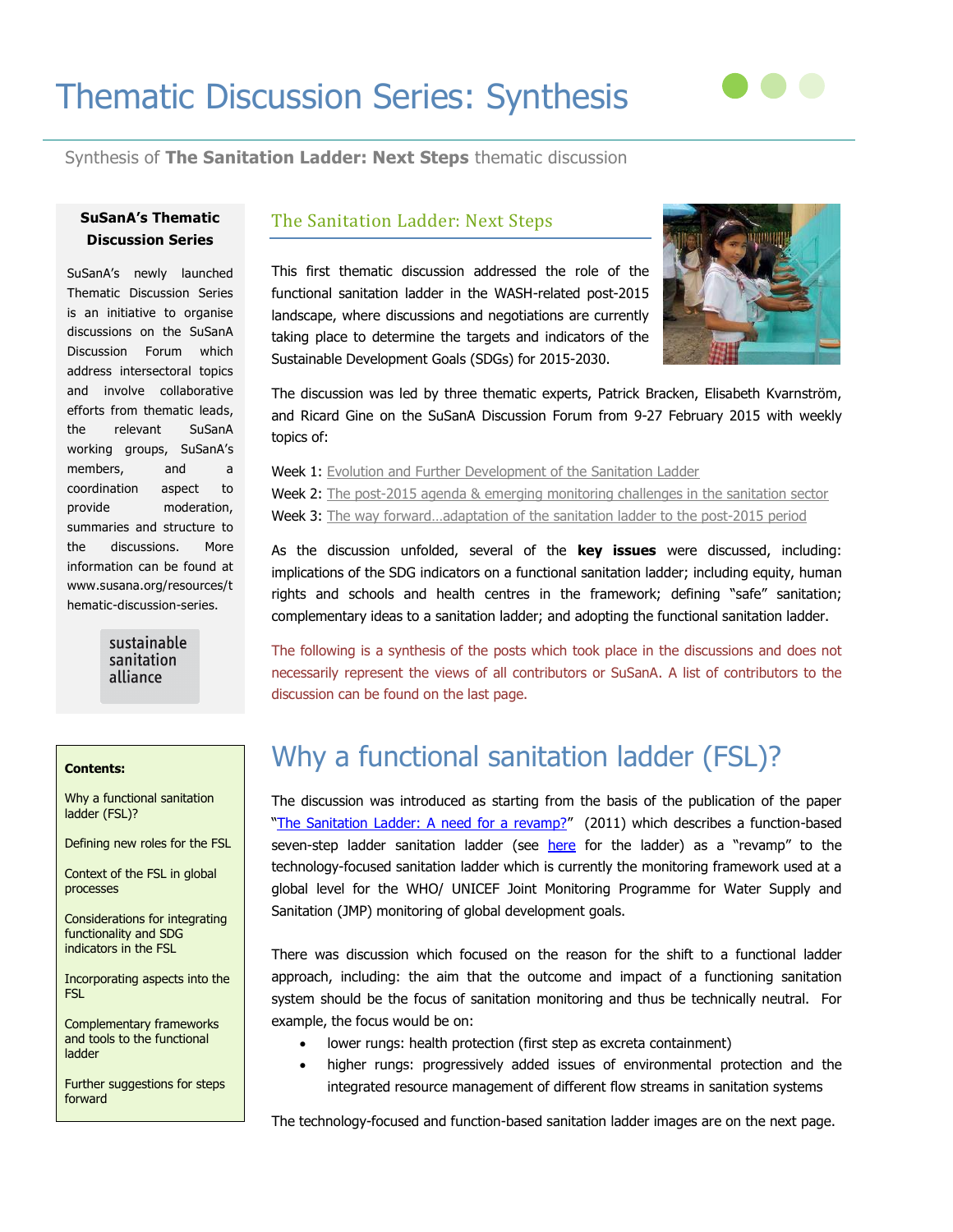

**Technology-focused sanitation ladder**

#### **Proposed function-based sanitation ladder** (Kvarnström et al., 2011):

Table 2 | Suggested function-based sanitation ladder\*

|                            |               | <b>Function</b>                          | <b>Indicators</b>                                                                                                                                                                                                                                                             | Management<br>needs |
|----------------------------|---------------|------------------------------------------|-------------------------------------------------------------------------------------------------------------------------------------------------------------------------------------------------------------------------------------------------------------------------------|---------------------|
| Environmental<br>functions | 7             | <b>Integrated resource</b><br>management | Indicators will differ and depend on flowstreams<br>from the full environmental sanitation system (urine,<br>faeces, greywater, faecal sludge, wastewater as below<br>but also including water provision, stormwater<br>management and solid waste management) and<br>context |                     |
|                            | 6             | <b>Eutrophication risk</b><br>reduction  | Indicators will differ and depend on flow stream from the<br>sanitation system (urine, faeces, greywater, faecal sludge,<br>wastewater)                                                                                                                                       |                     |
|                            | 5             | <b>Nutrient reuse</b>                    | (i) $X\%$ of N, P, K excreted is recycled for crop production,<br>(ii) Y% of used water is recycled for productive use                                                                                                                                                        |                     |
| <b>Health functions</b>    |               | Pathogen reduction in<br>treatment       | Indicators will differ and depend on flow stream from the<br>sanitation system (urine, faeces, greywater, faecal sludge,<br>wastewater) and also whether the flowstream will be used<br>productively afterwards or not                                                        |                     |
|                            | 3             | Greywater<br>management                  | (i) No stagnant water in the compound, (ii) no stagnant water in<br>the street, (iii) no mosquitoes or other vectors                                                                                                                                                          |                     |
|                            | $\mathcal{P}$ | Safe access and<br>availability          | (i) 24-hr access to facility year-round, (ii) facility offering privacy,<br>personal safety and shelter, (iii) facility is adapted to needs of<br>the users of the facility                                                                                                   |                     |
|                            | 1             | Excreta containment                      | (i) Clean facility in obvious use, (ii) no flies or other vectors,<br>(iii) no faecal matter lingering in or around latrine, (iv) hand<br>washing facility in obvious use with soap, (v) lid, (vi) odour-free<br>facility                                                     |                     |

\*Note that moving up the ladder means that the functions below have also been fulfilled!

# Pros and Cons of the Functional Sanitation Ladder (FSL)

Several comments were made regarding general benefits and criticisms of the sanitation ladder, as well as more specifically about the Functional Sanitation Ladder, both of which are outlined here:

- ▲ (ladder) simple to understand
- ▲ (ladder) Linear concept: appeals to aspirational desire to move up the "social ladder"
- **A** Priority setting: only those systems that satisfy the requirements of the previous rungs go through, with the primary priorities as containing excreta and assuring privacy, access, and acceptability
- $\blacktriangle$  Supports a move towards more sustainable sanitation frameworks that fulfil service expectations
- can cover dimensions to ensure the realisation of the multi-dimensional benefits of sanitation
- **A** recognizes the context, and that a one-size fits all technological approach can be limiting to new technologies, and successful technologies in a context-specific way
- eases the framework for upscaling of new sanitation technologies
- **A** Because ladder concept is accepted and well-known, can impact existing monitoring and inspire change to a function-focus (from a technology focus)
- concentrates on the function of the entire system, not just the user interface
- it has been applied in practice to support monitoring of sanitation interventions carried out by different development partners
- (ladder) Linear concept: reality often not linear the ladder does not reflect multiple dimensions; and different functions are not always viewed in a culturally euro-centric concept of "climbing up"
- (ladder) Aspirational appeal: spontaneous advancement rare in a community, often due to: affordability, lack of awareness of next steps, satisfaction with current step
- Can fade out local priorities and stakeholder preferences
- Perspective that for some, if they aim to start at the bottom of the ladder, they may possibly miss out on opportunities to start higher up the ladder
- More complicated to understand for policy-makers than the technology-based ladder
- More information required for assessment and analysis than for the technology-based ladder (TBL)
- Top rungs (which relate to other SDGs) are more academic than pragmatic, while lower rungs don't discrminate among those people with poor access to sanitation (at least, 35% of world's population)
- Possible negative reactions from "flush toilet" no longer always being the top spot



SANITATION LADDER

#### **Moving "up" the ladder**

Note: While the FSL (image on left) moves up the ladder from bottom (excreta containment) to top (integrated resource management), the JMP ladder (above) moves from the top, with simpler sanitation solutions, and has more advanced solutions at the bottom of the ladder.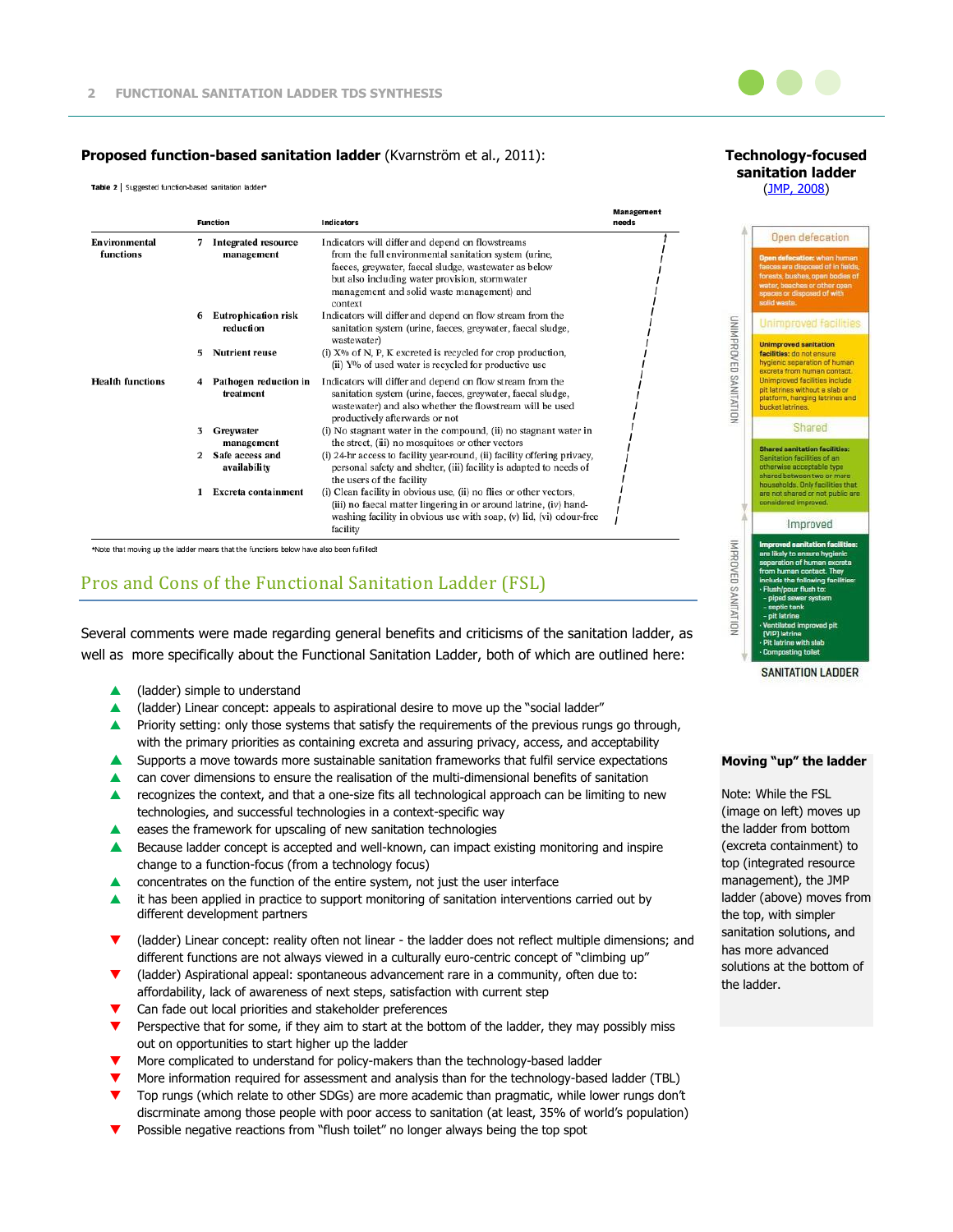

# Box 1 **FSL Adaptation:** SKAT's framework from Moldova

This example highlights a country-specific approach used by Skat (a Swiss funded water and sanitation organisation) in Moldova. See post  $\frac{\#12011}{ }$  for diagrams and the full post.

#### **Context of Moldova**

The situation in rural areas is has pit latrines in poor shape as the standard sanitation type, few sewers and wastewater treatment non-existent. Perspectives of government and funders range from sewers or nothing, supporting the MDGs and JMP ladder, and environmental protection via wastewater treatment.

## **Adapted sanitation ladder**

**framework + service levels** The adapted ladder addresses different functions of sanitation independently, and treats them as different dimensions of the same thing rather than steps of a ladder, to define objectives, priorities and direct resources.

The framework described service levels in sanitation as: Protection of health; Protection of the environment; Dignity, comfort and status; and Human rights. The existing sanitation systems and technologies were ranked on the different dimensions and plotted on a two-dimensional graph (see diagram) of the axes of dimensions of service levels.

**A key aspect** that it addresses is that progress in one function does not necessarily mean progress in another, and thus has a shift from the linearity of the sanitation ladder.

Criticism included: that the functions/ dimensions of service levels plotted were not linked to each other; and that it does not incorporate a dimension for future benefits/ costs.

# Defining new roles for the FSL

The use of the ladder has changed, with roles in monitoring (nation-wide and global), advocacy, influencing policy, and as a resource for implementation. For example, a municipality may use the new ladder to: assess the status quo, compare to other neighbourhoods/ cities in an objective fashion, identify gaps, and based on this, lobby for funds and propose new sanitation interventions.

### Examples of use of the Sanitation Ladder

The functional sanitation ladder has been adopted and adapted for implementation and use, see Box 1 and situations including:

**Welthungerhilfe 6- Rung Functional Ladder** Used a [6 rung function](http://www.welthungerhilfe.de/en/about-us/media...-framework-wash.html)[based ladder](http://www.welthungerhilfe.de/en/about-us/media...-framework-wash.html) (see Ch. 6) to monitor progress in the sanitation and hygiene status of partner communities to specifically consider their project environments.

**IRC's WASHCost Project (2008-2013)** IRC's working paper "Assessing sanitation [service levels](http://www.ircwash.org/resources/assessing-sanitation-service-levels)" which outlines a costing perspective for different sanitation and hygiene service levels where different ladder rungs can be translated to different service levels.

# **Spanish Draft of the Sanitation Ladder**

A Spanish draft of the functional sanitation ladder can be found [here.](http://forum.susana.org/forum/categories/185-thematic-discussion-the-sanitation-ladder-next-steps/12185-tds-week-3-theme-the-way-forwardadaptation-of-the-sanitation-ladder-to-the-post-2015-period#12291)

# Context of the FSL in Global Processes

A considerable amount of discussion concerned the current environment of change from the shift from the MDGs (2000-2015) to the negotiation process for the SDGs (to be implemented for 2015-2030). In particular, the relevance of a functional sanitation ladder in the current climate, and how it would fit in with indicators and targets of the post-2015 agenda. The negotiations in 2015 in relation to the SDGs will be based on the OWG recommendations (see discussion above), but inputs from other parallel processes will be also considered.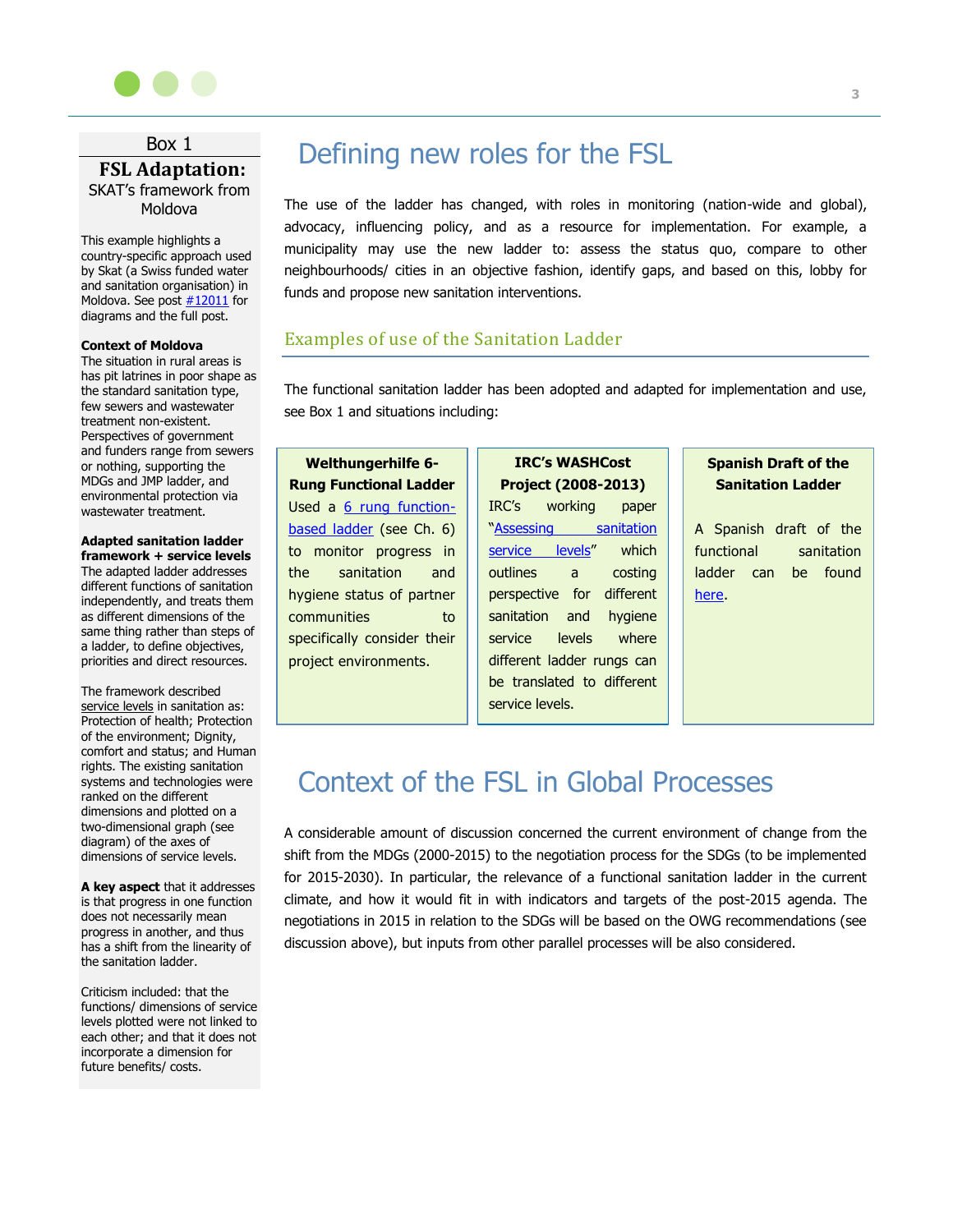

## Formulation of indicators and targets Post-2015:

**Open Working Group on Sustainable Development Goals** has proposed two different targets specifically related to sanitation [\(sustainabledevelopment.un.org/sdgsproposal\)](https://sustainabledevelopment.un.org/sdgsproposal). One "core" indicator is currently planned for each target. The drinking water and sanitation-related targets are:

**Target 6.1** by 2030, achieve universal and equitable access to safe and affordable drinking water for all

**Target 6.2** by 2030, achieve access to adequate and equitable sanitation and hygiene for all, and end open defecation, paying special attention to the needs of women and girls and those in vulnerable situations

**Target 6.3** by 2030, improve water quality by reducing pollution, eliminating dumping and minimizing release of hazardous chemicals and materials, halving the proportion of untreated wastewater and increasing recycling and safe reuse by [x] per cent globally

Each core indicator will be supported by "supporting indicators". The OWG formulations of suggested sanitation-related SDGs aim at a high level, including transboundary water management, restoration of water eco systems. For more information, see [http://goo.gl/mxH09v.](http://goo.gl/mxH09v)

# Roles of the JMP and the WASH Sector in the post-2015 process

The **JMP**, based on the above targets, has coordinated a consultative process to define more specific WASH post-2015 targets and indicators [\(www.wssinfo.org/post-2015-monitoring/\)](http://www.wssinfo.org/post-2015-monitoring/). At this point, the JMP will continue to monitor and report on all levels of the ladder.

**JMP WASH professionals** come from an expansion of the MDG perspective, where hygiene, equity, excreta management are in focus. Service delivery (rather than technology) is the aim and focus. The WASH Sector is currently recommending 33 core indicators for targets 6.1 and 6.2.

What is still being discussed at a global level:

- **Indicators**
- **Safely managed concept:** more ambitious than "basic sanitation" (under JMP: "improved sanitation") as basic sanitation needs to be achieved to have safely managed. Baseline will be challenging, and a call instead for "basic access" as more realistic, with a 50% improvement on safely managed by 2030.
- Human rights: including the commitment to human rights and equity, with the latter possibly monitored outside the SDG indicators
- Measuring affordability: kept separate from the ladder concept?

A list of key JMP definitions can be found in post  $#12075$ , including for basic sanitation, basic handwashing facilities, and safely managed sanitation.



Some JMP Provided Definitions for Target 6.2:

**access (for all)** - Implies facilities close to home that can be easily reached and used when needed

**to adequate** - Implies a system which hygienically separates excreta from human contact as well as safe disposal of excreta in situ, or transport to a treatment plant

**and equitable** - Implies progressive reduction and elimination of inequalities between population sub-groups

**sanitation** - Sanitation is the provision of facilities and services for safe management and disposal of human urine and faeces

**and hygiene** - Hygiene is the conditions and practices that help maintain health and prevent spread of disease including hand washing, menstrual hygiene management and food hygiene

**for all** - Suitable for use by men, women, girls and boys of all ages including people living with disabilities

#### **end open defecation** -

Excreta of adults or children are: deposited (directly or after being covered by a layer of earth) in the bush, a field, a beach, or other open area; discharged directly into a drainage channel, river, sea, or other water body; or are wrapped in temporary material and discarded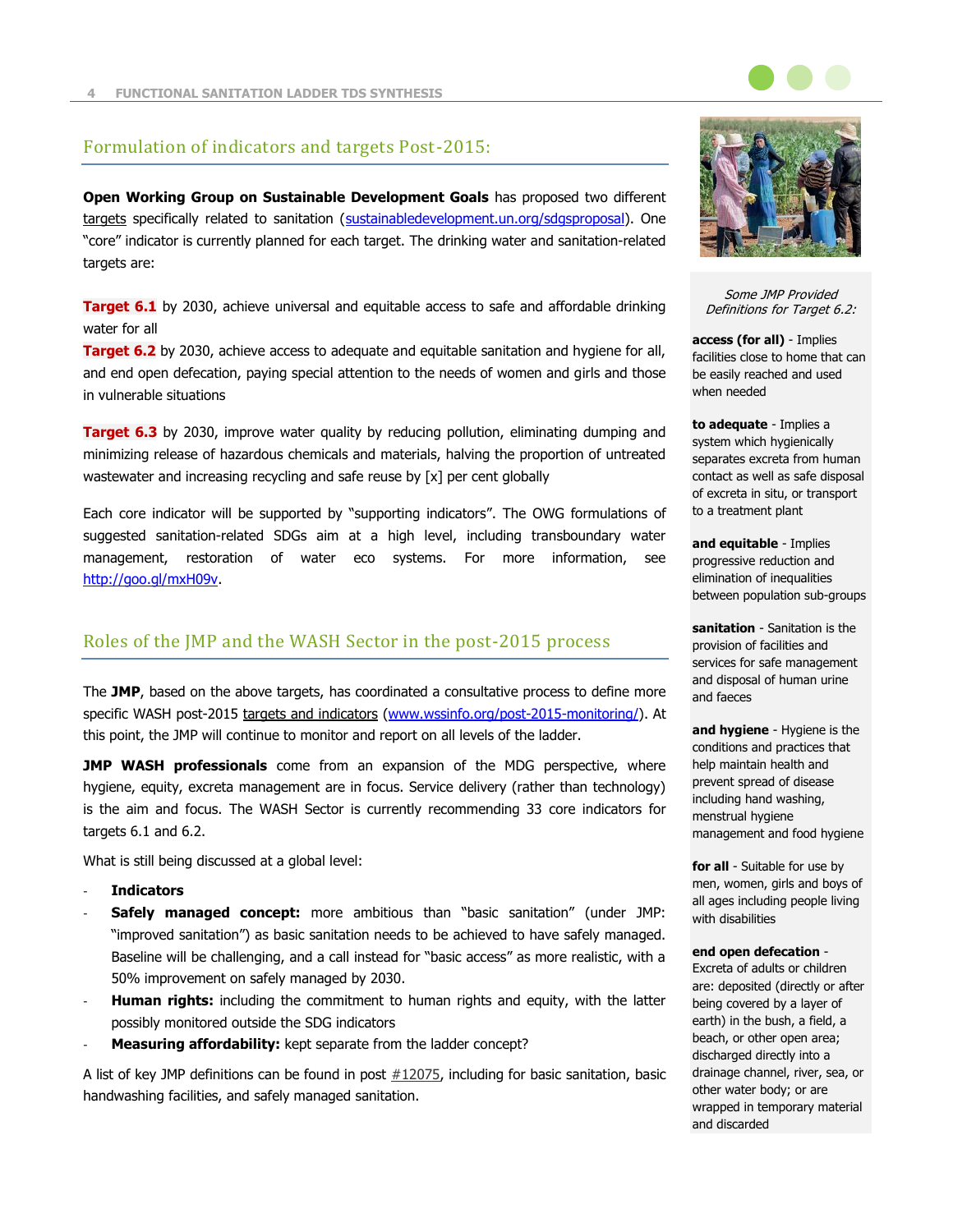

# Considerations for integrating functionality and SDG indicators in the FSL

### **Question:**

Are there different assessments at different boundary levels?

With a movement to look at the entire sanitation system and applying wider boundaries with the FSL in areas with varying levels of sanitation service, system boundaries may be set at different levels, for example:

individual sanitation project level: with varying sanitation provision, even a small % of people practicing ODF could affect the health of everyone else – would the poorest form of sanitation in a community determine safety?

city/ town/ settlement level: particularly if Shit Flow Diagrams are used as a tool to assist monitoring. The edges are blurred of what the JMP might consider "safely managed sanitation", with a move towards looking at the system (including users, collection, transport, treatment etc.) and functionality, and what happens when different systems overlap.

Some approaches to address this may be:

Prioritise those practices that pose the greatest risk

Community mechanism for selfmonitoring within the ladder, possible use as an indicator for ODF (taking into consideration, for example, this graph [here\)](http://forum.susana.org/media/kunena/attachments/5217/AdherencetoODFstatusovertime.png)

# Defining the Terminology

Building from the JMP's [definitions for targets,](http://goo.gl/mxH09v) discussion continued on the incorporation of the [proposed SDG targets and indicators](http://forum.susana.org/media/kunena/attachments/295/UN-2014-OutcomeDocument-OpenWorkingGroup.pdf) in a functional framework. See for an exercise which discusses how the definition of target elements could apply within target language see post  $#12223$ ; and also, how they could apply to rungs of the functional sanitation ladder:

Rung 1 (Excreta containment): proposed indicator "Safely managed sanitation...where excreta is safely disposed in situ or transported to a designated place for safe disposal or treatment."

Rung 2 (Safe access and availability): target 6.2 "access (for all) to adequate and equitable" Rung 3 (Greywater management): target 6.3

Rung 4 (Pathogen reduction in treatment): proposed indicator "Safely managed sanitation"

# Considerations of implementation of the FSL for monitoring

As current JMP monitoring is based on the technology-focused sanitation ladder, discussion arose around which factors need to be considered to develop indicators for future monitoring (JMP or not). The following factors were considered as considerations with the implementation of a functional ladder:

**Source of data:** Populationbased surveys and national censuses may not be enough and other sources to collect data may be necessary. Shift to more qualitative data may be necessary.

#### **Cost of data collection:**

Cost estimate of data collection for the JMP for the 169 SDG targets at \$254 billion for 2015-2030, <1 costbenefit ratio ([see URL\)](http://www.copenhagenconsensus.com/publication/post-2015-consensus-data-development-assessment-jerven). And other issues include: capacity constraints, buy-in from stakeholders and ethics of spending. Would more information and data be needed to be collected?

**Other uses of data:** For example, for the type and number of toilets built and information on cost, lifespan, trends and effectiveness of new technologies.

#### **Dimensions covered in the post-2015 targets:**

Sanitation dimensions have largely focused on health, and sanitation also has the potential to achieve other SDG targets as well.

**Relation to the SDGs:** The

most recent SDG proposal seems to be measured against approximately rung 6 of the ladder (see post

 $\#11971$  $\#11971$  for image of ladder), whereas the MDG targets were more like rung 1 because they focused on separation between the human and its feces, but did not include hygiene (hand washing was not included), so the MDG targets did not even meet the first FSLrung.

#### **Collecting data through**

**large surveys:** Large surveys can only handle structured questions. Therefore, a limited number of categories in the technology-focused sanitation ladder made it easier to perform disaggregated analysis.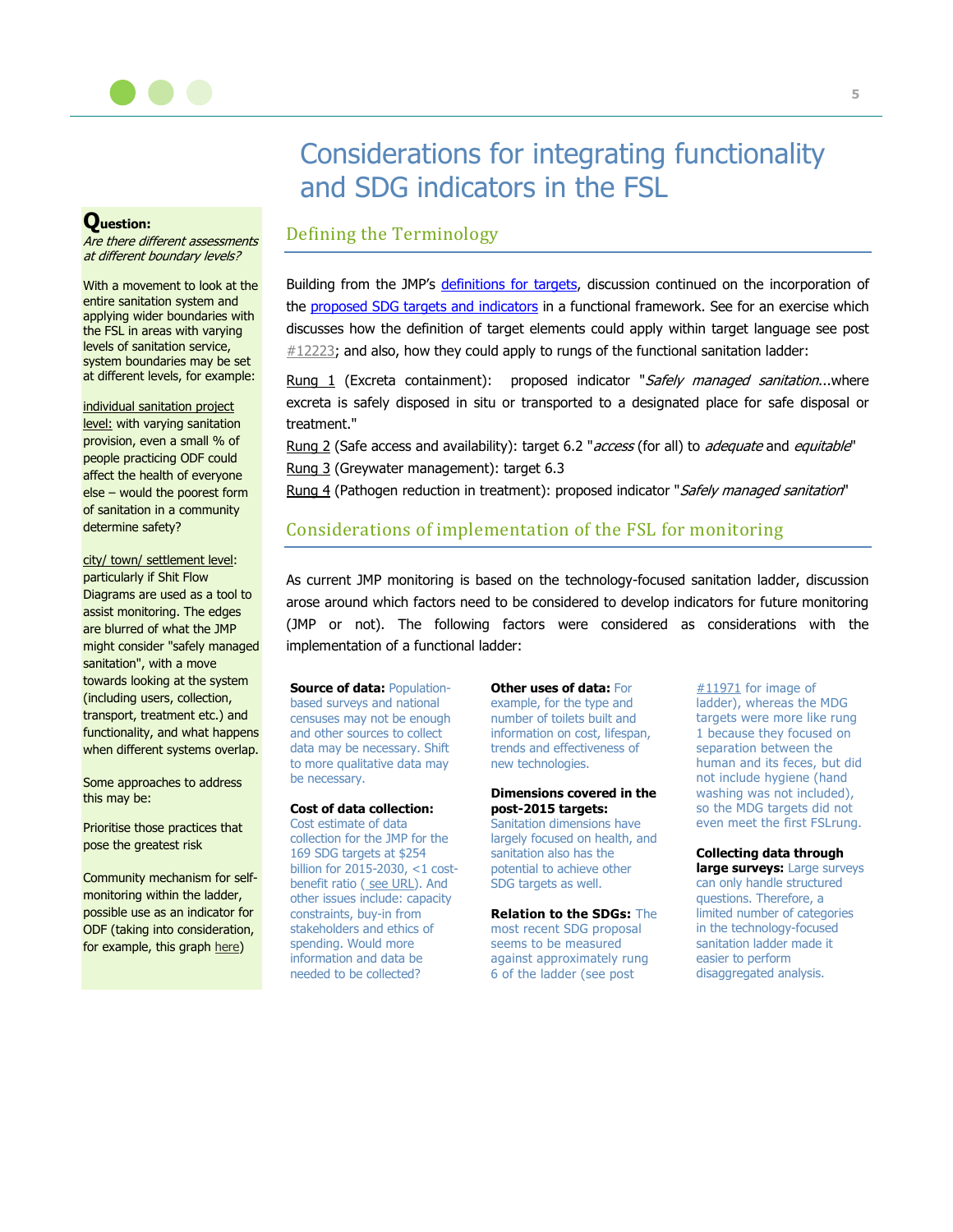# Incorporating aspects into the FSL

# Human Rights

#### **Some questions which can be raised when considering human rights inclusion:**

Should some communities be prioritized (ex. based on socio-economic/ demographic factors)? How to develop a special focus to identify and prioritize the most vulnerable population?

#### **Implications of declaring HRWS before defining safe sanitation**

Question raised: Is there value of declaring the HRWS without first defining what is an acceptable level of safety to which all persons on the planet should have access? Doing so could have the following implications for:

- those without full civilian rights (ex. refugees, illegal immigrants)as part of the Universal [Declaration of Human Rights](http://www.un.org/en/documents/udhr/) the provision of sanitation is a legally claimable right.
- Priority setting is based on the "greatest common good" (not necessarily in favour of minorities/ marginalized populations) vs. "no one left behind" (human right) concept in decision making:

#### **Progressive Realisation of Human Rights**

Rather measure "rate of change" (need a baseline value/ benchmark rate) and not "level of achievement". A country can be evaluated based on the efforts it makes and improvements it achieves (see this [article](http://www.sciencedirect.com/science/article/pii/S1438463912001435) on developing an index for progressive realization of human rights)

# Equality and Equity

#### **Can the sanitation ladder reduce inequalities? How can it be integrated?**

Argument: that the sanitation ladder approaches the 'advantaged' populations while the disadvantaged (vulnerable, marginalized) populations are omitted, where cost factor is the highest priority, and marginalised communities have little say in the decision-making process.

Flexibility is needed in the functional ladder, so if sanitation is a public good, marginalised populations are financially supported to reach this public good (and not further marginalised by receiving badly implemented systems "just" for the poor)

#### **How can equity be integrated into the ladder concept for monitoring?**

For example, "new arrivals" in slums in planning cycles who get shunned on service provision Progressive realization of rights includes the dimensions of economics, enabling environment and equity. Equity (defined to comprise these 3 dimensions) could be added to rungs 1 & 2 of the functional ladder viz., excreta containment and safe access and availability.

From a monitoring perspective, current JMP reports already attempts to report on wealthbased differences and rural / urban disparities; and the UN SR will be supporting the development of monitoring of equity

#### **Considerations for measuring and monitoring equity**

Need for several measures: ex. gender, income, features of geographical location, caste/community, special situations like conflict/ disaster situations). A Lorenz curve or Gini coefficient is the standard statistical measure of equity

Disaggregated analysis: Sanitation access relates to rungs 1 & 2, the information for which is collected from large population surveys and national censuses. Therefore, disaggregated analysis (and provision of information) is required along with ensuring that the survey forms address equity (ex. addressing risk factors that result in inequity).



From post  $\#12117$ , according to the First Consultation Report on monitoring WATSAN

#### **Human Rights do**

- define the criteria against which enjoyment of the right can be assessed viz., availability, safety, acceptability, accessibility, affordability, participation, non-discrimination, accountability.
- require all groups to have access, over time, within the maximum extent of available resources.

#### - **Human rights do not mean**:

- service must be free
- that private sector
- participation is prohibited everyone is entitled to a
- tap and flush toilet tomorrow

# **Sustainability**

Sustainability questions for sanitation ladder include: What is the minimum lifespan for a sanitation technology to be considered? For example, what is the status of the sanitation facilities from the MDGs?

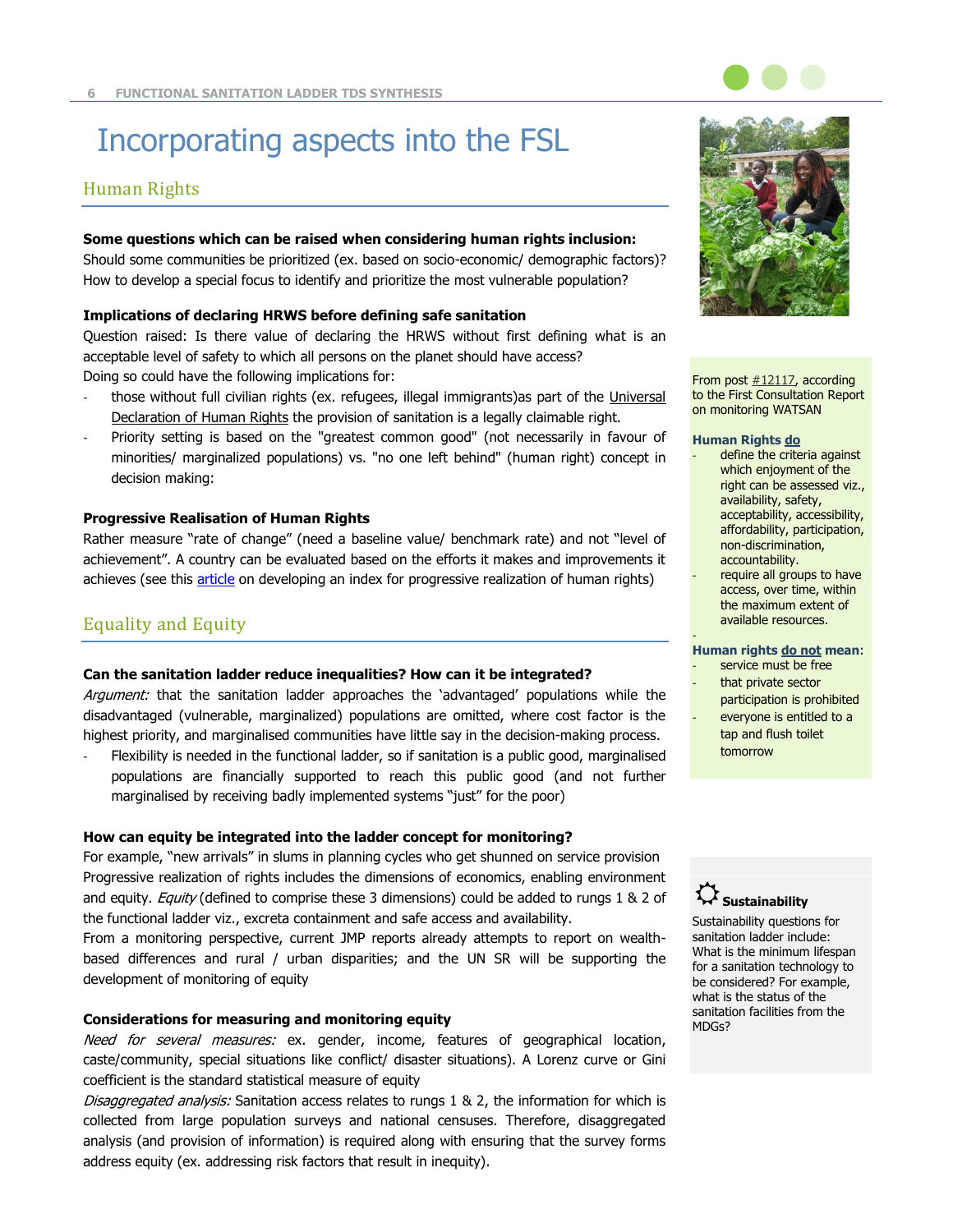

**↓**<br>◆ Debate: Should the "enabling environment" be included in a sanitation monitoring and

#### Reason for inclusion:

Scoring the progress of groups and communities on the ladder without looking at the enabling environment may have limited effect, ex. If there is no supply chain of sanitation solution providers, how can rural sanitation ever achieve scale? Would it not be possible to assign each rung/step of the ladder with an indication or mapping tool of what would normally be needed in terms of private and public sector services and legislation/fee structures to achieve each level of functionality?

#### **Reason for not explicitly**

**including it:** it is rather a critical framework condition made up of many individual and important elements, than something to be additionally mentioned. The "environment" where services are delivered is crucial but not necessarily the main function of a ladder, where the "environment" (ex. policies, supply chain, institutional framework – how can this be monitored?) and the "infrastructure" (which the sanitation ladder can monitor) should be monitored separately.

At international level, for instance, the GLAAS report provides a global update on the policy frameworks, institutional arrangements, etc., while the JMP currently presents the results of the global monitoring of progress towards MDG 7 target C.

# Safe Sanitation

**What is considered as safe/ adequate sanitation?** The JMP plan moving forward seems to keep their technical definitions of "access to improved sanitation" and expand upon this by looking at if it's "safely managed sanitation" (defined as the population using an improved sanitation facility which is not shared with other households and where excreta is safely disposed in situ or transported to a designated place for safe disposal or treatment) with a specific mention of services.

This represents a shift from a minimum target of improved sanitation in the MDGs (about rung 1 of the FSL or below rung  $1 -$  as hand washing was not included), to safely managed improved sanitation, **perhaps rungs 1 to 4**, including excreta containment; safe access and availability; greywater management; pathogen reduction through treatment dependent on context.

# Sanitation Access of Schools and Health Centres

**Should targets prioritize settings beyond the household?** Rungs 3 & 4 of the FSL are important for health centres (ex. pathogen destruction, pharmaceutical drug presence, safe treatment of greywater), and adequate sanitation access could be covered in rungs 1 & 2.

#### **Is a separate sanitation ladder necessary for schools and health centres?** As per

JMP definitions, basic sanitation includes shared facilities between not more than 5 households or 30 persons, whichever is lesser. A separate sanitation ladder is necessary if the above dimensions (eg. waiting time, geographical distance, needs of users etc.,) are significantly different from shared facilities for households. However, integration into one ladder (although possibly with separate reporting), could be useful for simplicity of explaining concepts to stakeholders, harmonization of terms and comparative analysis.

# Health-related targets and pathogen reduction

#### **What indicators could be used for pathogen reduction?**

WHO Guidelines for reuse, and the use of treatment proxies (time temperature etc.)

Measure health-related targets: Instead of directly measuring pathogens, instead measure some health-related target, for ex. incidence of watery diarrhea per thousand people or representative spot checks for common pathogens in stool samples. But, will not point to the cause of the illness, affected by the way it is recorded and confounding factors, and measures the outcome, not the output (which is what the SDG indicators measure)

**Points of consideration include:** is the measurement for pathogen reduction in actual practice (vs. just the technology, ex. in an area with high monsoons), how would the data be collected, public health risk of agricultural reuse and food safety, including hygiene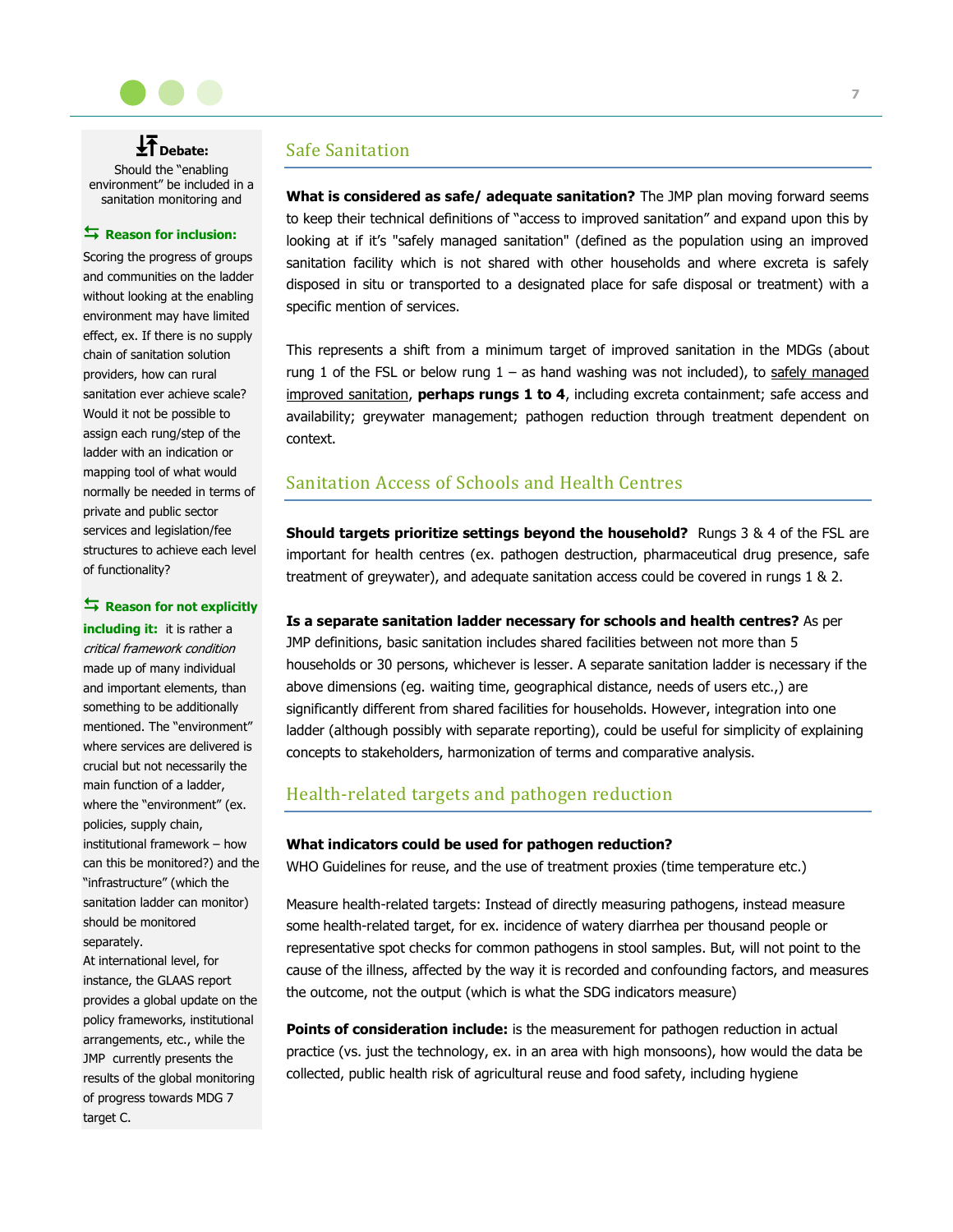

The discussion explored other frameworks and complementary frameworks to the FSL.

## Index Approach

**Current PhD field work**

from Dorothee Spuhler (Eawag)

Addresses the question: How can engineers shape the sanitation design procedures for sanitation systems according to required service functions to achieve sustainability criteria?

The research will look into:

- how to design appropriate sanitation system alternatives based on and considering different options including onsite, conventional and new innovations for RRR?

- What kind of performance indicators are we able to provide to inform policy makers on their potential performance in a sustainability perspective?

#### Current status:

developed a methodological approach and currently applying the framework to a city sanitation planning project in Nepal

An index approach which allows various dimensions of sanitation to be combined (weighted and aggregated), whereas with the ladder, all the dimensions are aggregated using a multiplicative function meaning one cannot climb a ladder rung unless all dimensions are fulfilled (which is advantageous with one or two functions).

An example idea for an index approach is a **Score card system** (see post [#11995\)](http://forum.susana.org/forum/categories/185-thematic-discussion-the-sanitation-ladder-next-steps/11966-tds-week-1-theme-evolution-and-further-development-of-the-sanitation-ladder#11995) This multi-dimensional score card would be a semi-quantitative monitoring system based on an index approach with a generic service level scoring at the end, or 4 to 5 core indicators to encourage stakeholders to optimise systems according to circumstances, in a flexible, simple format. Based on, for example, "Sanitary assessment forms" (WHO) and "Community Score Cards" (World Bank), the [TAF,](http://www.washtechnologies.net/en/taf/taf-selection-tool/details/560) Aguasan sustainability assessment framework.

Another example was to develop **multi-part core monitoring indicator** (see post [#12263\)](http://forum.susana.org/forum/categories/185-thematic-discussion-the-sanitation-ladder-next-steps/12185-tds-week-3-theme-the-way-forwardadaptation-of-the-sanitation-ladder-to-the-post-2015-period?limit=12&start=12#12263) To develop one measurable, robust indicator for monitoring & reporting on each SDG target, as sanitation has several key dimensions and key elements in the targets and functional ladder could be condensed into a 3-part code: for example – sanitation coverage, equity, costs and health  $+$  environment benefits, reading as "x% of sanitation coverage with y equity in access achieved at z cost-effectiveness ratio". Would quickly and compactly show performance on four key dimensions of sanitation provision.

# Service Level Approach

Each level would define the minimum service need for that level, and in order to proceed to the next level then these minimum requirements need to be fulfilled. Different households or communities decide on the desired, appropriate service level for them (and thus not a "linear development", although lower levels of service may have more benefit to the household, while higher levels, more to the community in general). Sanitation systems could be ranked in a country according to the different dimensions, resulting in service levels for the different functions.

### Good practice database and case studies

Good practice databases and case studies as a tool to accompany the sanitation ladder to fill the gap from a functional sanitation ladder on pragmatic advice for decision-makers towards a role in implementation. The good practice approach is already used in health (for example, [European Portal for Action on Health Inequalities\)](http://www.health-inequalities.eu/HEALTHEQUITY/...d_practice_database/), and [case studies](http://www.susana.org/en/resources/case-studies) in sanitation have been published by SuSanA using a grading format which has potential to be adapted into a system using a numerical score from an index of factors which are relevant to the ladder rungs.

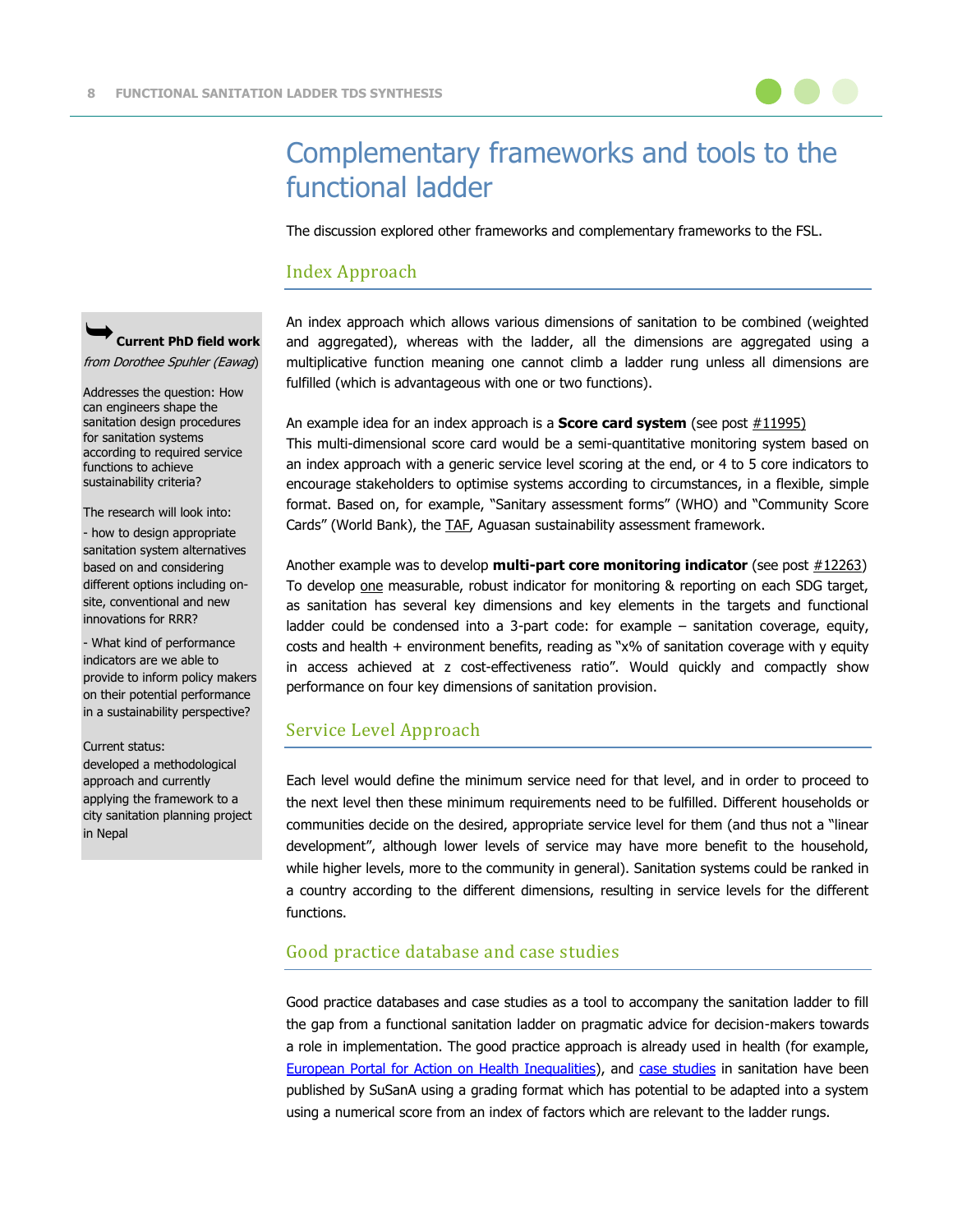

# Further suggestions for steps forward

# Suggestions from the discussion for the functional ladder

- Clarify who is served, who is not served
- Focus on a 4 to 5 rung ladder: as the first four steps are usually in focus and achieved
- Focus on the level of service delivered and relate them to a function-based approach: Currently the functions and rungs of the ladder do not allow all the differentiation between different service levels accessed by different households.
- Can the FSL be used in developed and low-income countries (is it more useful for monitoring basic sanitation?
- Can the FSL be simplified to include aspects which can be considered as major concerns in settings that have no or limited sanitation, for example, including a rights approach conceptual framework (thus including issues of availability, physical accessibility, safety, acceptability, affordability)
- Possibility of including two (or more) dimensions to the sanitation ladder to make it less linear? This would perhaps be more stair-based rather than ladder based.
- How to practically incorporate the SDG targets and indicators in a way that will be pragmatic to achieve.

# A Continued Call on Adaptations of the Functional Ladder

From the discussion, it would be helpful to further develop examples which have oriented the functional ladder to the needs of practitioners, with indicators that measure towards "safely managed sanitation" to be able to use it towards target 6.2 and 6.3, which organizations can use locally in their sanitation work.

# Next Step: of SuSanA Members and Discussion Participants

There were several mentions of the need to get involved in the OWG process, and to have a voice in developing indicators, particularly from a functional perspective. One suggestion was to prepare a recommendations report, a draft of which can be found [here,](http://forum.susana.org/media/kunena/attachments/4050/Monitoringindicatorsforsanitation_SuSanA.docx) and a role which this synthesis also takes.

# Next Step: of the Thematic Leads

The leads emphasized that the thematic discussion has provided an impetus towards making the originally proposed functional ladder more practice-oriented and more relevant in the post-2015 context.

Their next steps will be to review the original functional ladder and produce a new version of the functional ladder which brings it up to date to the post-2015 landscape that may be of use to implementers, providing them with a clear reference framework for their interventions and for monitoring, which conforms to the demands of the SDGs, and the development of the require tools to agree upon, conceive, design, and implement sanitation systems.



◆ Quick Links to the Thematic Discussion:

#### **Sanitation ladder discussion**

[Background Information for the](http://forum.susana.org/forum/categories/185-thematic-discussion-the-sanitation-ladder-next-steps/11884-tds-background-information-for-qthe-sanitation-ladder-next-stepsq-discussion)  [discussion](http://forum.susana.org/forum/categories/185-thematic-discussion-the-sanitation-ladder-next-steps/11884-tds-background-information-for-qthe-sanitation-ladder-next-stepsq-discussion)

[YouTube Intro to the discussion](http://forum.susana.org/forum/categories/185-thematic-discussion-the-sanitation-ladder-next-steps/11961-tds-youtube-intro-to-kick-off-the-first-tds-qthe-sanitation-ladder-next-stepsq)

[Weekly Summaries](http://forum.susana.org/forum/categories/185-thematic-discussion-the-sanitation-ladder-next-steps/12022-tds-sanitation-ladder-weekly-summaries)

Week 1 Discussion: Evolution [and Further Development of](http://forum.susana.org/forum/categories/185-thematic-discussion-the-sanitation-ladder-next-steps/11966-tds-week-1-theme-evolution-and-further-development-of-the-sanitation-ladder?limit=12&start=12)  [the Sanitation Ladder](http://forum.susana.org/forum/categories/185-thematic-discussion-the-sanitation-ladder-next-steps/11966-tds-week-1-theme-evolution-and-further-development-of-the-sanitation-ladder?limit=12&start=12)

Week 2 Discussion: [The post-](http://forum.susana.org/forum/categories/185-thematic-discussion-the-sanitation-ladder-next-steps/12075-tds-week-2-theme-the-post-2015-agenda-and-emerging-monitoring-challenges-in-the-sanitation-sector)[2015 agenda and emerging](http://forum.susana.org/forum/categories/185-thematic-discussion-the-sanitation-ladder-next-steps/12075-tds-week-2-theme-the-post-2015-agenda-and-emerging-monitoring-challenges-in-the-sanitation-sector)  [monitoring challenges in the](http://forum.susana.org/forum/categories/185-thematic-discussion-the-sanitation-ladder-next-steps/12075-tds-week-2-theme-the-post-2015-agenda-and-emerging-monitoring-challenges-in-the-sanitation-sector)  [sanitation sector](http://forum.susana.org/forum/categories/185-thematic-discussion-the-sanitation-ladder-next-steps/12075-tds-week-2-theme-the-post-2015-agenda-and-emerging-monitoring-challenges-in-the-sanitation-sector)

Week 3 Discussion: The way [forward…adaptation of the](http://forum.susana.org/forum/categories/185-thematic-discussion-the-sanitation-ladder-next-steps/12185-tds-week-3-theme-the-way-forwardadaptation-of-the-sanitation-ladder-to-the-post-2015-period)  [sanitation ladder to the post-](http://forum.susana.org/forum/categories/185-thematic-discussion-the-sanitation-ladder-next-steps/12185-tds-week-3-theme-the-way-forwardadaptation-of-the-sanitation-ladder-to-the-post-2015-period)[2015 period](http://forum.susana.org/forum/categories/185-thematic-discussion-the-sanitation-ladder-next-steps/12185-tds-week-3-theme-the-way-forwardadaptation-of-the-sanitation-ladder-to-the-post-2015-period)

#### **Thematic Discussion Series:**

[About the Thematic Discussion](http://forum.susana.org/forum/categories/10-general-announcements-from-or-about-susana/11417-thematic-discussion-series-coming-to-the-susana-forum)  [Series \(TDS\)](http://forum.susana.org/forum/categories/10-general-announcements-from-or-about-susana/11417-thematic-discussion-series-coming-to-the-susana-forum)

[TDS Info on the SuSanA](http://www.susana.org/en/resources/thematic-discussion-series)  **[Website](http://www.susana.org/en/resources/thematic-discussion-series)**